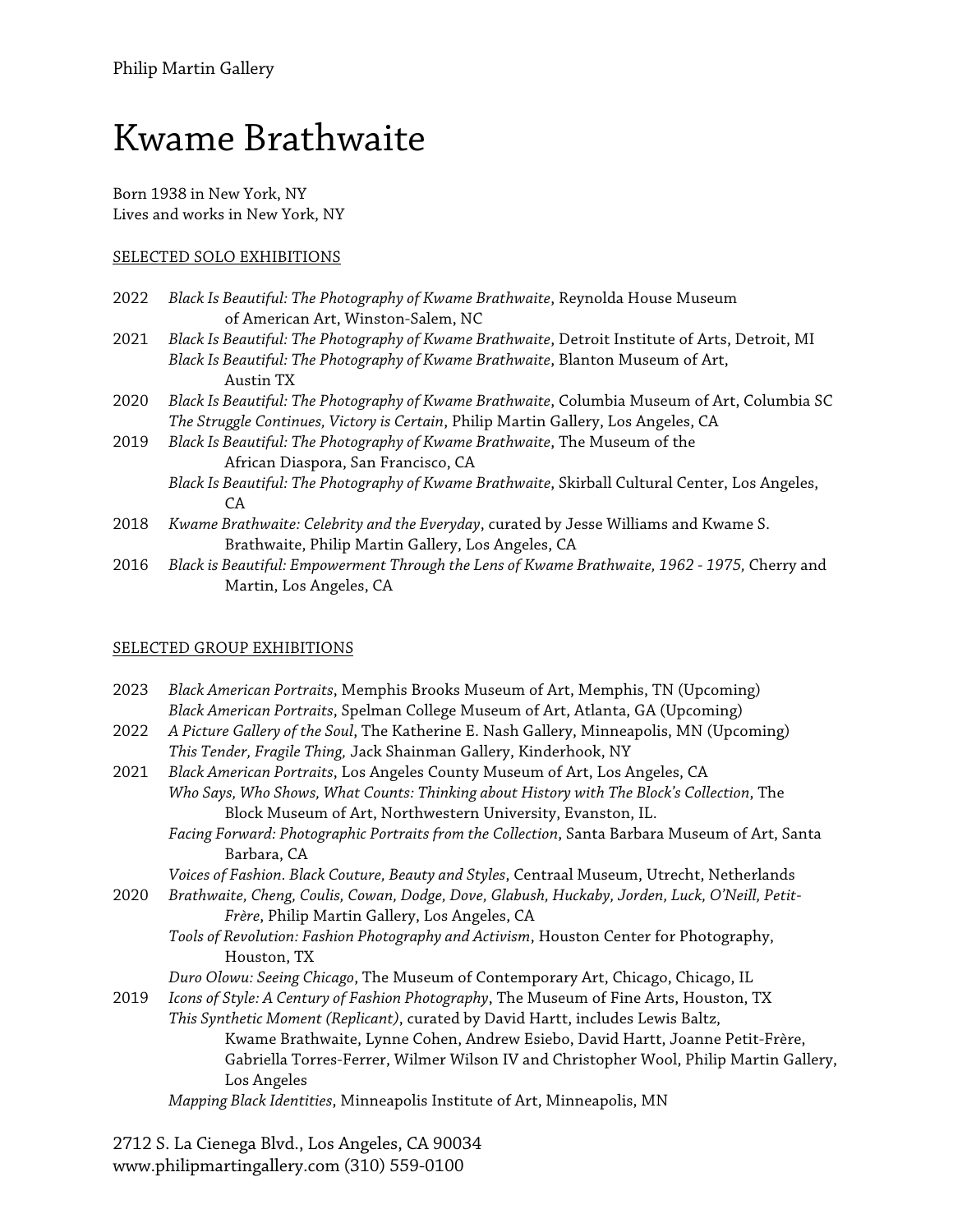- *A Brilliant Spectrum: Recent Gifts of Color Photography*, Santa Barbara Museum of Art, Santa Barbara, CA
- 2018 *Cry of Victory and Short Walks to Freedom*, curated by Modou Dieng in association with *For Freedoms,* Project + Gallery, St. Louis, MO
	- *Do Something To It. Do Something Else To It.*, Philip Martin Gallery, Los Angeles
	- *This Synthetic Moment*, curated by David Hartt, includes Liz Johnson Artur, James Barnor, Kwame Brathwaite, David Hartt, Zoe Leonard, Christopher Williams, David Nolan Gallery, New York, NY
	- *Mod New York: Fashion Takes a Trip*, Museum of the City of New York, New York, NY

#### BIBLIOGRAPHY

- 2022 Brathwaite, Kwame S.. "A Look at Life Through My Father's Lens," *National Geographic*, June 17, 2022
- 2021 Ogunnaike, Lola. "Inside Alicia Keys and Swizz Beatz's Art-Filled Modernist Home Overlooking the Pacific Ocean," *Architectural Digest*, November 2, 2021.
	- Faires, Robert. "'Black Is Beautiful: The Photography of Kwame Brathwaite' at the Blanton Museum of Art," *The Austin Chronicle*, August 6, 2021.
	- Sokolove, Sofia. "New Blanton Exhibit Showcases Prominent but Under-recognized Figure of the Second Harlem Renaissance," *Alcade*, July 9, 2021.
	- Lenamond, Jessica. "'Black Is Beautiful: The Photography of Kwame Brathwaite' Opens at the Blanton," *Austin Monthly*, June 23, 2021.
	- Bradley, Adam. "Kwame Brathwaite, the Photographer Who Captured the Beauty in Blackness," *The New York Times Style Magazine*, June 17, 2021.
	- "Two-Thirds of PAFA's New Acquisitions Are By Women and African American Artists," *Art Fix Daily*, April 1, 2021.
	- Angeleti, Gabriella. "Pérez Art Museum Miami renames endowment fund for Black art to reflect the wider diaspora," The Art Newspaper, February 8, 2021.
	- Fine, Zachary. "Photography in Fragments," *Art in America*, January 7, 2021.
- 2020 Adesina, Precious. "The birth of the Black is Beautiful movement," *BBC Culture*, August 31, 2020.
	- Scott, Chadd. "Kwame Brathwaite Shows 'Black Is Beautiful' At Columbia Museum of Art," *Forbes*, July 27, 2020.
	- Marcoci, Roxana. "Staff Picks: Art for This Moment," *MoMA Magazine*, July 6, 2020.
	- McCarthy, Fiona. "House tour: the kaleidoscopic Upper East Side apartment of a beauty executive," *Vogue Australia*, June 18, 2020.
	- Coleman, Lauren DeLisa. "Kwame Brathwaite Photos Immortalized The 'Black Is Beautiful' Identity Movement. Here's Why They're Undergoing Resurgence," *The Moguldom Nation*, February 27, 2020.
	- Sabir, Wanda. "'Black Is Beautiful: The Photography of Kwame Brathwaite,' closing March 1," *San Francisco Bay View*, February 26, 2020.
	- Graver, David. "All the Celebrities at the Parties and Premieres of Sundance, Weekend One," *Vogue*, January 29, 2020.
	- Harshaw, Pendarvis. "The Faces and Conversations of MoAD's Winter Opening Reception," *KQED Arts*, January 24, 2020.
	- Judah, Hettie. "14 Unmissable fashion exhibitions opening in 2020," *Vogue Australia*, January 14, 2020.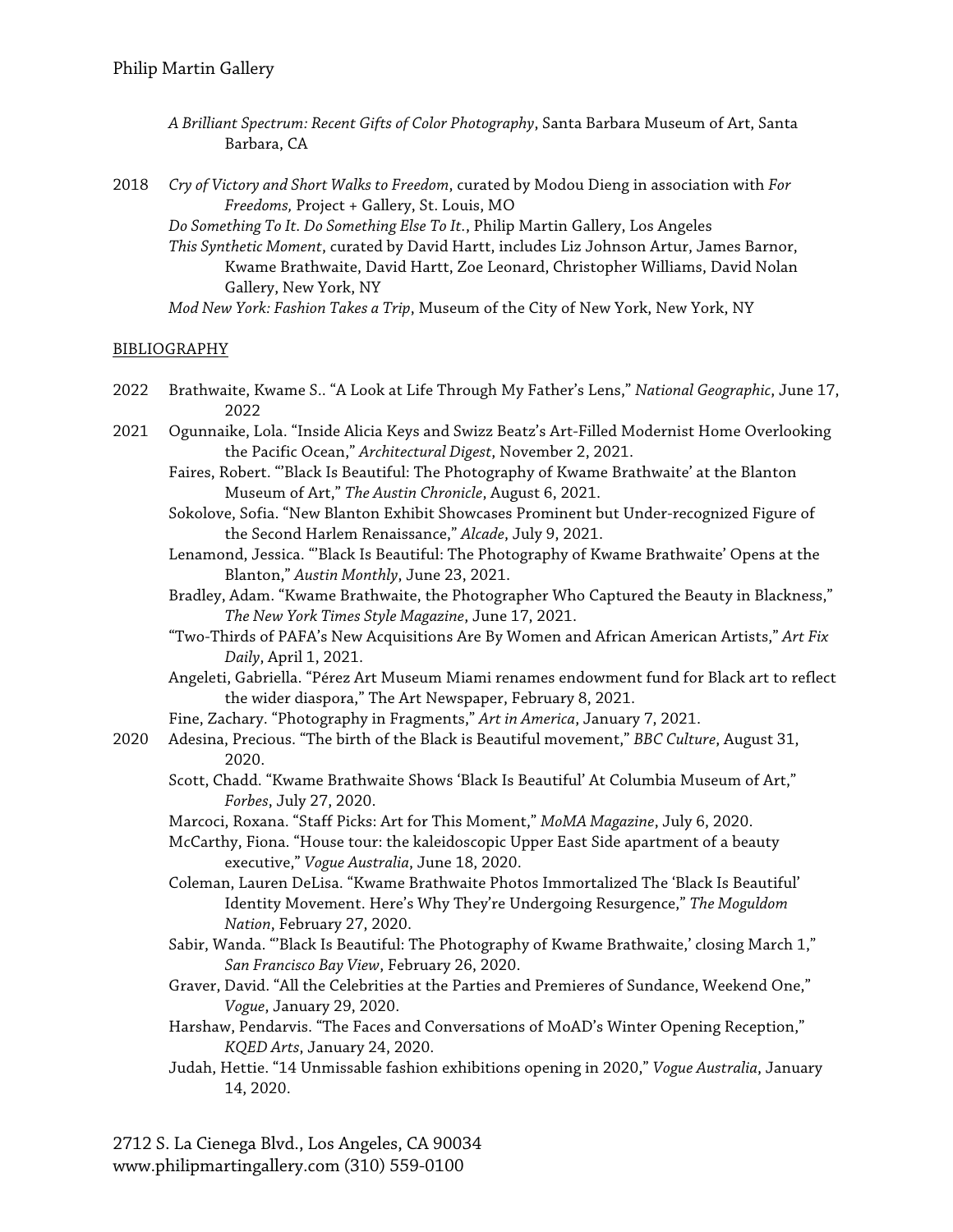- 2019 Sargent, Antwuan. The New Black Vanguard Photograph between Art and Fashion, Aperture, p. 14, 2019.
	- Doggett, Jolie A. "*Everything You Need To Know About Rihanna's Latest Muse, The Grandassa Models*," Huff Post, May 31, 2019.
	- Freeman, Liam. "*Rediscovering Photographer Kwame Brathwaite, Rihanna's Inspiration For Fenty*," British Vogue, May 30, 2019.
	- Fredette, Meagan. "*Rihanna's Debut Fenty Collection Was Inspired by the 'Black Is Beautiful' Movement*," Teen Vogue, May 29, 2019.
	- Renshaw, David. "*Rihanna discusses influence of 1960s 'Black Is Beautiful' movement as Fenty launches*," The Fader, May 29, 2019.
	- Mower, Sarah. "*Rihanna reveals the story behind her latest collection's imagery*," Vogue, May 29, 2019.
	- Easter, Makeda. "*How one Kwame Brathwaite photo captures the '60s 'Black Is Beautiful' movement*," Los Angeles Times, May 9, 2019.
	- Hosking, Taylor. "*These Breathtaking Photos Shaped the 'Black Is Beautiful' Movement*," Vice, May 7, 2019.
	- Griffin, Chanté. "*The Bold and The Beautiful: Kwame Brathwaite at The Skirball*," LA Weekly, May 1, 2019.
	- Ford, Tanisha C.; Willis, Deborah. "Kwame Brathwaite: Black Is Beautiful," Aperture, May 1, 2019, 144 pages.
	- Harris, Ida. "*How Photographer Kwame Brathwaite Made 'Black Is Beautiful' A Powerful Visual Movement*," Blavity, April 26, 2019.
	- Little, Colony. "*How Photography and Jazz Merged to Forge the 'Black Is Beautiful' Movement*," Hyperallergic, April 23, 2019.
	- McClure, Diana. "*The Beauty of Blackness in Kwame Brathwaite's Images*," Afropunk, April 28, 2019.
	- Franklin, Erica. "*Ruth E. Carter Celebrates Opening of Skirball Cultural Center's 'Black Is Beautiful' Exhibit*," The Hollywood Reporter, April 12, 2019.
	- Newman, Scarlett. "*Kwame Brathwaite's powerful photos of the 'Black Is Beautiful' movement*," CNN, April 12, 2019.
	- Agyemang, Nana. "*An Uptown Photographer Who Captured Harlem Life*," The Cut, April 9, 2019.
	- Jenkins, Morgan. "*Kwame Brathwaite's Photographic Vision of a Black Female Utopia*," Artsy, April 8, 2019.
	- Eshun, Ekow. "*Black Is Beautiful: The Photographs of Kwame Brathwaite*," Financial Times, April 5, 2019.
	- Sayej, Nadja. "*Black Is Beautiful: Celebrating the significance of Kwame Brathwaite*," The Guardian, March 26, 2019.
	- Foggatt, Tyler. "*Showcase: Kwame Brathwaite*," The New Yorker, March 18, 2019.

2018 Rawles, Erica. "*Critics' Picks: Kwame Brathwaite*," Artforum International, December 30, 2018.

- Smith, Melissa. "*The Photos That Lifted Up the Black Is Beautiful Movement*," New York Times LENS Blog, November 27, 2018.
- Mizota, Sharon. "*Review: Exhibitions by Kwame Brathwaite, Deana Lawson and Meleko Mokgosi challenge how blackness is represented*," Los Angeles Times, November 14, 2018.
- Riefe, Jordan. "*Jesse Williams Co-Curates Photo Show on Black Icons and Ordinary People*," The Hollywood Reporter, November 5, 2018.
- Bohnacker, Siobhán. "*Photo Booth: An Artist's Ornate Natural Hair Styles, Through the Eyes of a Legendary Photographer of Black Beauty*," The New Yorker, March 30, 2018.
- "*The Fantastic Designs of 'Hair Wars: A Crew of Stylists Flaunt Their Creations at MoMA PS1*," The New Yorker, March 19, 2018.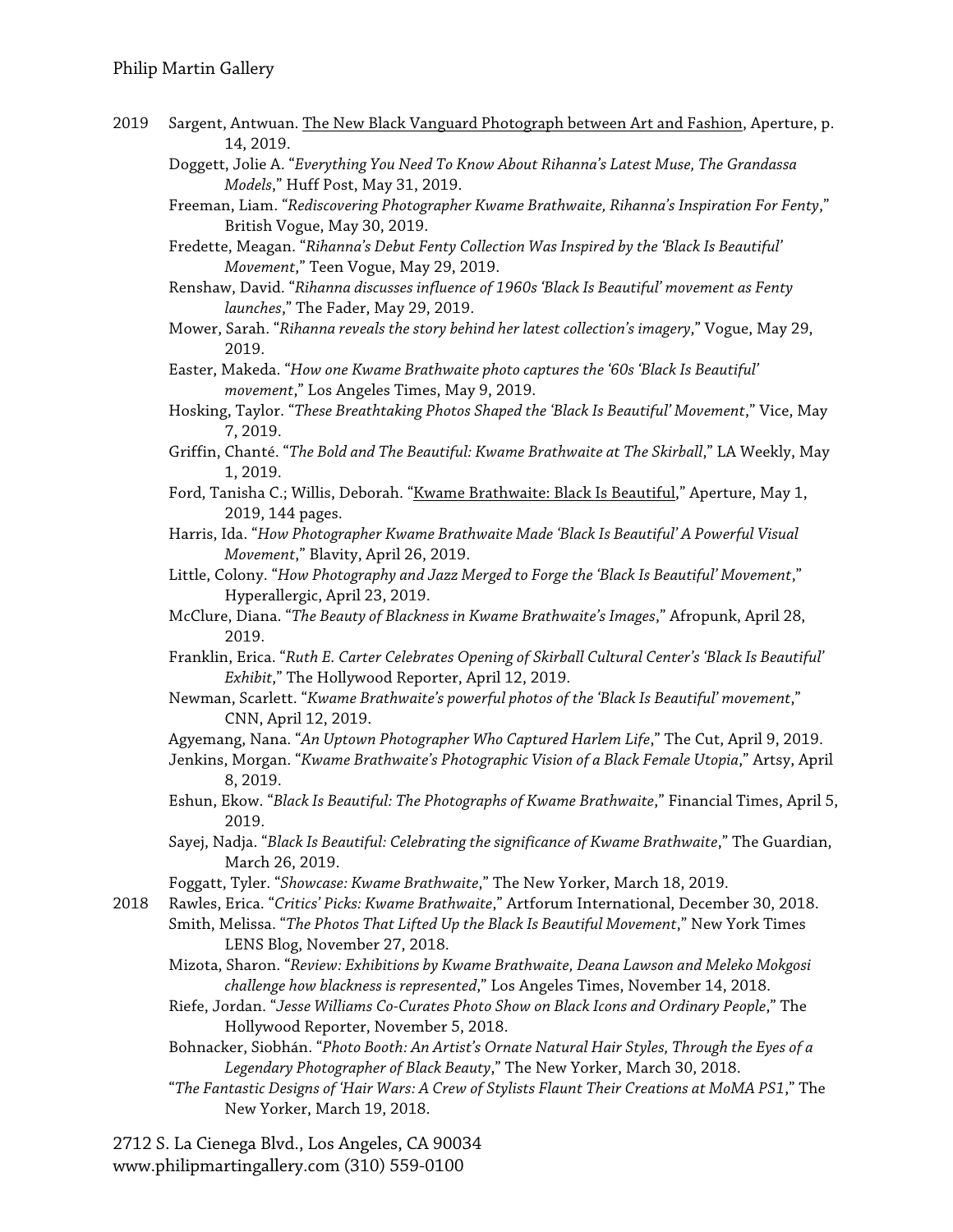- Sykes, Morgan. "*A Photographic Meditation on Time*," The Cut, March 4, 2018.
- Laneri, Raquel. "*How a Harlem fashion show started the 'Black Is Beautiful' Movement*," New York Post, February 5, 2018.
- Nnadi, Chioma. "*How One Photographer Captured the Soul of the 'Black Is Beautiful' Movement*," Vogue, February 2, 2018.
- 2017 Ford, Tanisha C. "*Kwame Brathwaite Black is Beautiful*," Elements of Style, Aperture, October, 2017, pp. 46-53.
	- Albrecht, Donald; Magidson, Phyllis. "*Mod New York: Fashion Takes a Trip. New York: Museum of the City of New York*," The Monacelli Press, 2017.
	- Cotter, Holland. "*In 'Black Power!,' Art's Political Punch and Populist Reach*," New York Times, April 6, 2017.
- 2016 Hyland, Véronique. "*8 Runway Shows That Pushed Fashion Forward*," New York Magazine, May 2016.
	- Ford, Tanisha C. "*Liberated Threads: Black Women, Style, and the Global Politics of Soul*," University of North Carolina Press, Chapel Hill, NC, pp. 41-66.
	- Hass, Nancy. "*A Modern Masterpiece, Restored – and Lived In*," The New York Times Style Magazine, September 19, 2016.
	- Rosen, Miss. "*Black is Beautiful: The Photographs That Started a Movement*," CRAVE Online, June 1, 2016.
- 1978 Thompson, Cordell M. "*Words of the Week*," New York Beat, September 14, 1978.
- 1977 Thompson, Cordell M. "*New York Beat*," New York Beat, May 12, 1977.
- 1976 Thompson, Cordell M. "*New York Beat*," New York Beat, April 1, 1976.
- 1975 Thompson, Cordell M. "*New York Beat*," New York Beat, November 27, 1975. Thompson, Cordell M. "*New York Beat*," New York Beat, July 24, 1975.
- 1974 Brathwaite, Kwame. "*The Jackson 5 in Africa*," Blues and Soul Magazine, December 25, 1974.

### SELECTED PUBLIC COLLECTIONS

The Art Institute of Chicago, Chicago IL Block Museum of Art, Northwestern University, Chicago, IL Frances Young Tang Teaching Museum and Art Gallery at Skidmore College, Saratoga Springs, NY JPMorgan Chase Art Collection, New York, NY Los Angeles County Museum of Art, Los Angeles, CA Minneapolis Institute of Art, Minneapolis, MN Minnesota Museum of American Art, St. Paul, MN MIT List Visual Arts Center, Cambridge, MA Museum of the City of New York, New York, NY Museum of Fine Arts, Houston, Houston, TX Museum of Modern Art, New York, NY National Gallery of Canada, Ottawa, ON National Portrait Gallery, Smithsonian Institution, Washington, DC Pennsylvania Academy of the Fine Arts, Philadelphia, PA Pérez Art Museum Miami, Miami, FL Santa Barbara Museum of Art, Santa Barbara, CA Sidley Austin LLP, New York, NY Weisman Art Museum, Minneapolis, MN Whitney Museum of American Art, New York, NY